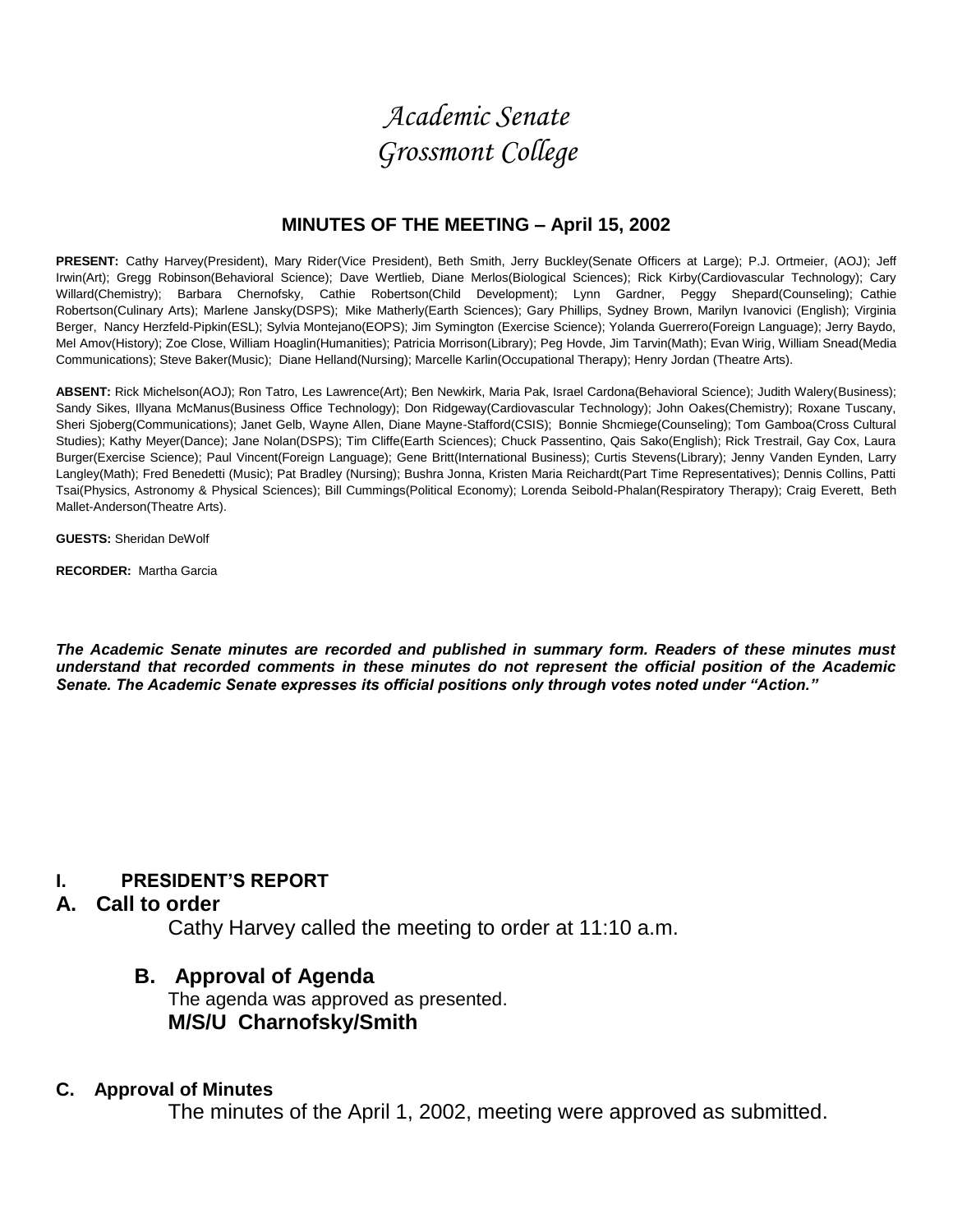### **M/S/U Wertlieb/Kirby**

# **D. Bond Proposition**

# **Presented by Ted Martinez and Cathy Harvey**

Cathy Harvey asked senators to review the proposed bond measure in full text. Attached were Cuyamaca's and Grossmont's lists of projects to which the bond money will be allocated if the proposition is successful.

# **E. State Academic Senate Elections**

Mary Rider informed senators that Hoke Simpson has been reelected as State Academic Senate President. She also reported that Renee Tuller has been designated as South Academic Senate Representative.

### **II. ACTION ITEMS**

*A. No action items at this meeting.*

### **III. INFORMATION ITEMS**

## **A. LRC/Tech Mall Construction Project**

Presented by Debra Fitzsimons and Tim Flood

Tim informed senators that construction on the LRC will begin in June, 2002. He distributed a handout indicating the LRC, Print Shop relocation, Tech Mall remodel, and possible Quad and Staircase construction timelines. He also presented a map of the college, highlighting the areas of major impact.

Tim warned faculty to expect the following during construction:

Excavation work during summer

CONSTRUCTION CONSTRUCTION WORK from Monday through Friday from 6:00 a.m. through 4:00 p.m. approximately

- Plenty of dust and noise
	-
- **TRUCKS** continuously entering and leaving campus
- 
- Approximately 150 unavailable parking spaces

The following has been planned to relieve some of the annoyances caused by the construction:

Plywood sound walls will be built.

 A cross-walk guard will be available during heavy traffic times.

DECOMENDER CONSIDERTIES CONSIDER THE Signs will be placed at main points to assist with traffic flow.

DODODODODODODODODO • Contractors will be given a specific delivery schedule and a specific delivery entrance.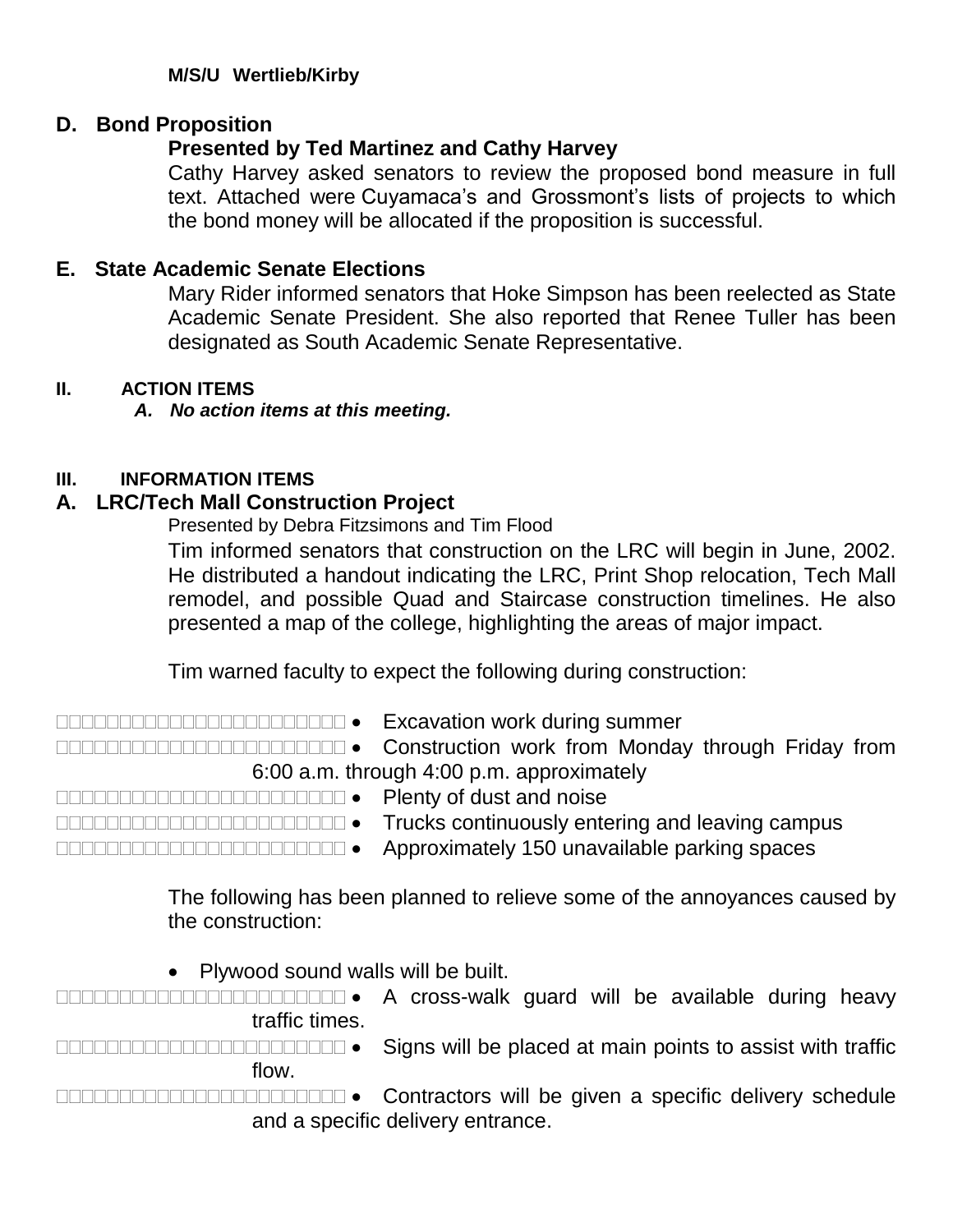The access road parking will be increased, and the non-ticketing timeline will be extended to five weeks.

> A brochure with construction information as well as a construction map will be distributed to all faculty, staff, and students.

Further, a Grossmont College construction website will be available for construction updates. Concerns and suggestions may be forwarded to Tim Flood or Debra Fitzsimons.

### **B. Board Policies – Chapter 5**

Copies of the most recent revisions to Chapter 5 of the Board Policy Manual were attached to today's agenda. The Chapter 5 Board Policies have been reviewed by Mary Rider, Beth Smith, Peter White, David Agosto, Paul Carmona, and Cathy Harvey. Cathy asked senators to review the policies as they will be presented as an action item at the May 6 Academic Senate meeting. Questions may be forwarded to her.

#### **C. Professional Relations Committee Statement Presented by Scott Barr**

Scott Barr distributed a Professional Relations Committee brochure containing detailed committee information. He gave a brief background of the committee and explained the committee's charge. He also presented the following resolution for the senate's consideration:

## **DRAFT**

*We the Academic Senate of Grossmont College recognize that individuals and groups will occasionally experience disagreements and conflicts that can disrupt professional relations and inhibit communication. This is healthy, especially in academic communities where tension caused by disagreement can motivate learning and growth. Further, individuals may experience positive growth and strengthen working relationships when they employ safe and effective communication strategies.*

*Therefore, the Academic Senate supports the maintenance of a college environment conducive to collegial solutions where faculty, staff and administration are encouraged to seek collegial solutions to disagreements and conflicts as a first response toward resolution. This includes face-to-face dialogue (as distinctly different than e-mail and written communication) and/or mediation assistance from the Professional Relations Committee.*